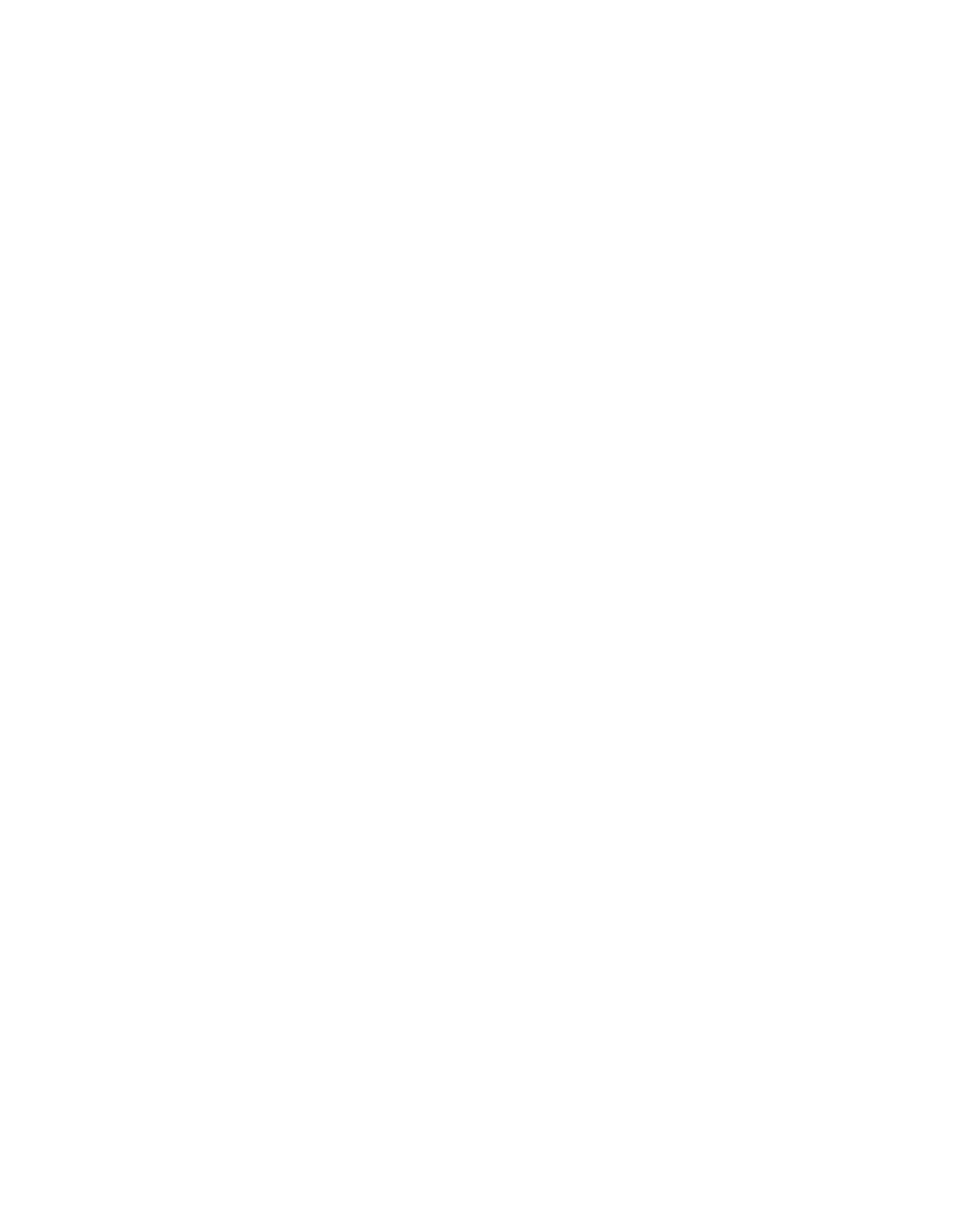# **Diversity and Kinship Literacy Play II**:

### **Planting the Seeds of Good Citizenship through Children's Literature and Story-related Activities**

Citizenship is about living well with others. Good citizens bring the best of themselves to the proverbial table for the good of the Good. In other words, good citizens are people of good character. Are you a person of good character? What are your character strengths? How are your strengths the same as or different from other people's strengths? How do you use your strengths in service of others? How does using your strengths bring meaning and pleasure to your life?

Funded by a Bloomsburg University Margin of Excellence Award, the original Diversity and Kinship Literacy Play offered BU Toy Library members access to a collection of awardwinning picture books that celebrate human diversity and highlight human kinship. Diversity themes included age, gender, race, ethnicity, language, health, socioeconomic status, and family structure. Kinship themes included human virtues of wisdom, courage, humanity, justice, prudence, and transcendence (Peterson & Seligman, 2004). This revised and updated booklet encourages children to reflect on experiences of human kinship and diversity by considering their own unique profiles of positive traits. Part I of this revised booklet includes a list of recommended titles whose main characters or themes highlight character strengths related to each of the six human virtues.

Consistent with the original document, this booklet includes suggestions for story-related activities aimed at honoring the different ways that people process information (Gardner, 1993, 2006). The recommended activities are intended to facilitate children's reflections on their positive traits. Most of the resources needed to engage children in the suggested activities are available at the BU Toy Library including books and puppets (linguistic intelligence); puzzles and science materials (logical-mathematical intelligence); die cuts and craft supplies (spatial intelligence); movement props (bodily-kinesthetic intelligence); instruments (musical intelligence), materials that allow for social interactions and independent activities (interpersonal and intrapersonal intelligences, respectively); and resources that facilitate outdoor experiences (naturalistic intelligence). Part II includes a list story-related activities grouped according to cognitive competency.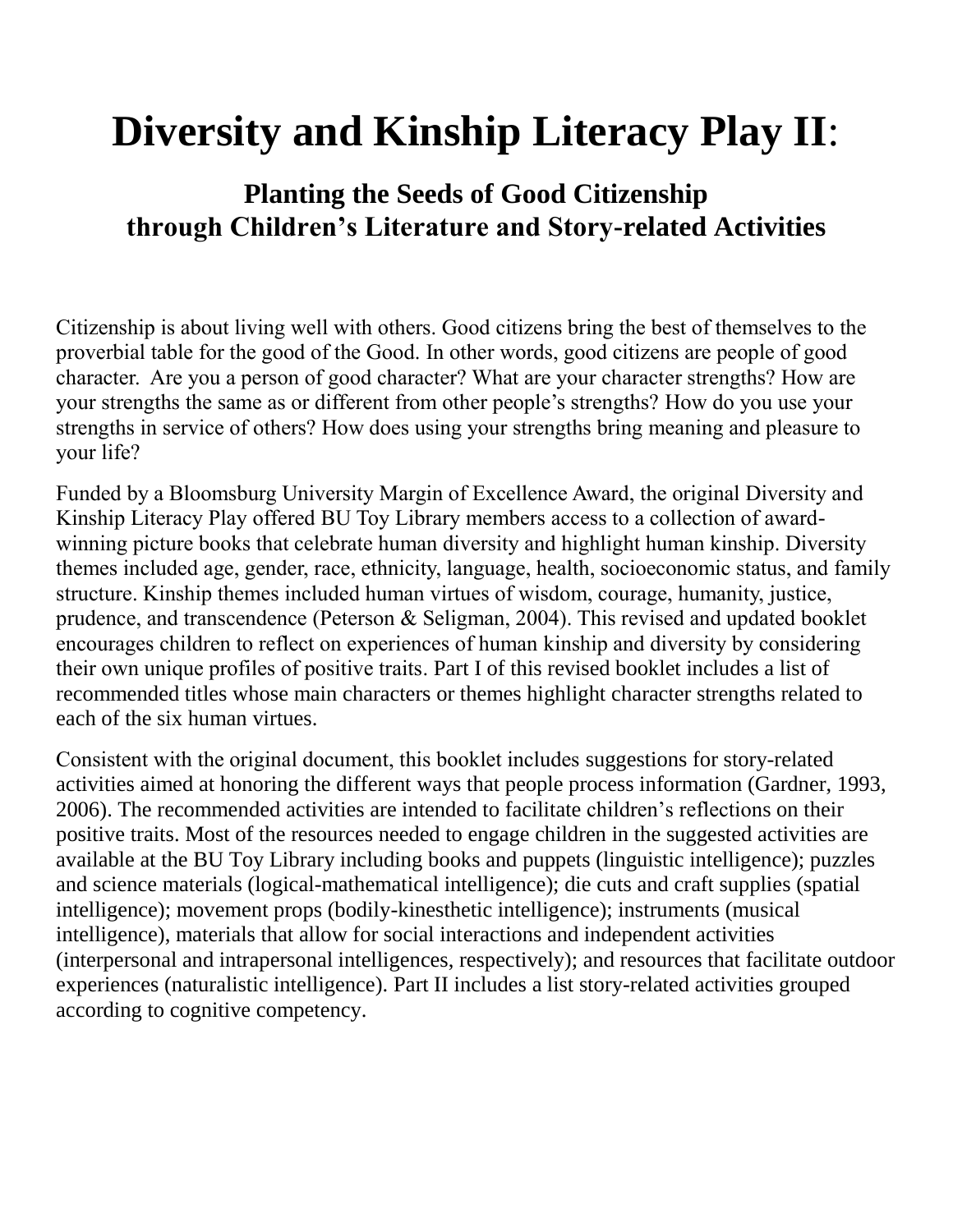

WISDOM: positive traits related to acquiring/using information in service of the good life

| <b>Creativity</b> refers to thinking in<br>novel, productive ways                        | Not a Box by Antoinette Portis<br>Willow by Denise Brennan-Nelson, Rosemarie Brennan and Cyd Moore<br>The Book with a Hole in It by Herve Tullet                                                                   |
|------------------------------------------------------------------------------------------|--------------------------------------------------------------------------------------------------------------------------------------------------------------------------------------------------------------------|
| <b>Curiosity</b> refers to exploring and<br>discovering                                  | Press Here by Herve Tullet<br><i>Imagine a Place by Sarah L. Thomson</i><br>Tillie and the Wall by Leo Lionni                                                                                                      |
| Love of Learning refers to<br>mastering new skills or topics                             | My Great Aunt Arizona by Gloria Houston and Susan Condie Lamb                                                                                                                                                      |
| Open-mindedness refers to<br>thinking things through and<br>weighing all of the evidence | Black Book of Colors by Menena Cottin, Rosina Faria and Elisa Amado<br>Chicken Big by Keith Graves<br>Seven Blind Mice by Ed Young<br>Telephone by Mac Barnett and Jen Corace                                      |
| Perspective refers to providing<br>wise counsel to others                                | A Squash and a Squeeze by Julia Donaldson and Axel Scheffler<br>Duck Rabbit by Amy Krouse Rosenthal and Tom Litchenheld<br>Inside Mouse, Outside Mouse by Lindsay Barrett George<br>A Closer Look by Mary McCarthy |



#### **Courage:** the will to accomplish goals in the face of opposition

| <b>Authenticity</b> refers to speaking the  | A Bad Case of Stripes by David Shannon                       |
|---------------------------------------------|--------------------------------------------------------------|
| truth and presenting yourself in            | The Story of Ferdinand by Munro Leaf and Robert Lawson       |
| genuine way                                 | "Slowly, Slowly, Slowly," said the Sloth by Eric Carle       |
|                                             | Tico and the Golden Wings by Leo Lionni                      |
|                                             | Pezzettino by Leo Lionni                                     |
|                                             | Stand Tall, Molly Lou Melon by Patty Lovell                  |
|                                             | The Empty Pot by Demi                                        |
| Bravery refers to speaking up for           | Courage by Bernard Waber                                     |
| what is right and acting on your            | Henry's Freedom Box by Ellen Levine and Kadir Nelson         |
| convictions                                 | One by Kathryn Otoshi                                        |
|                                             | The Story of Ruby Bridges by Robert Coles                    |
| <b>Persistence</b> refers to finishing what | Katy and the Big Snow by Virginia Lee Burton                 |
| you start despite obstacles                 | The Little House by Virginia Lee Burton                      |
|                                             | Giraffes Can't Dance by Andreae Parker-Rees                  |
|                                             | Fly Away Home by Eve Bunting                                 |
|                                             | Pancakes for Breakfast by Tomie dePaola                      |
| Zest refers to approaching life with        | Verdi by Janell Cannon                                       |
| excitement and energy                       | Exclamation Mark by Amy Krouse Rosenthal and Tom Litchenheld |
|                                             | Fire Cat by Ester Averill                                    |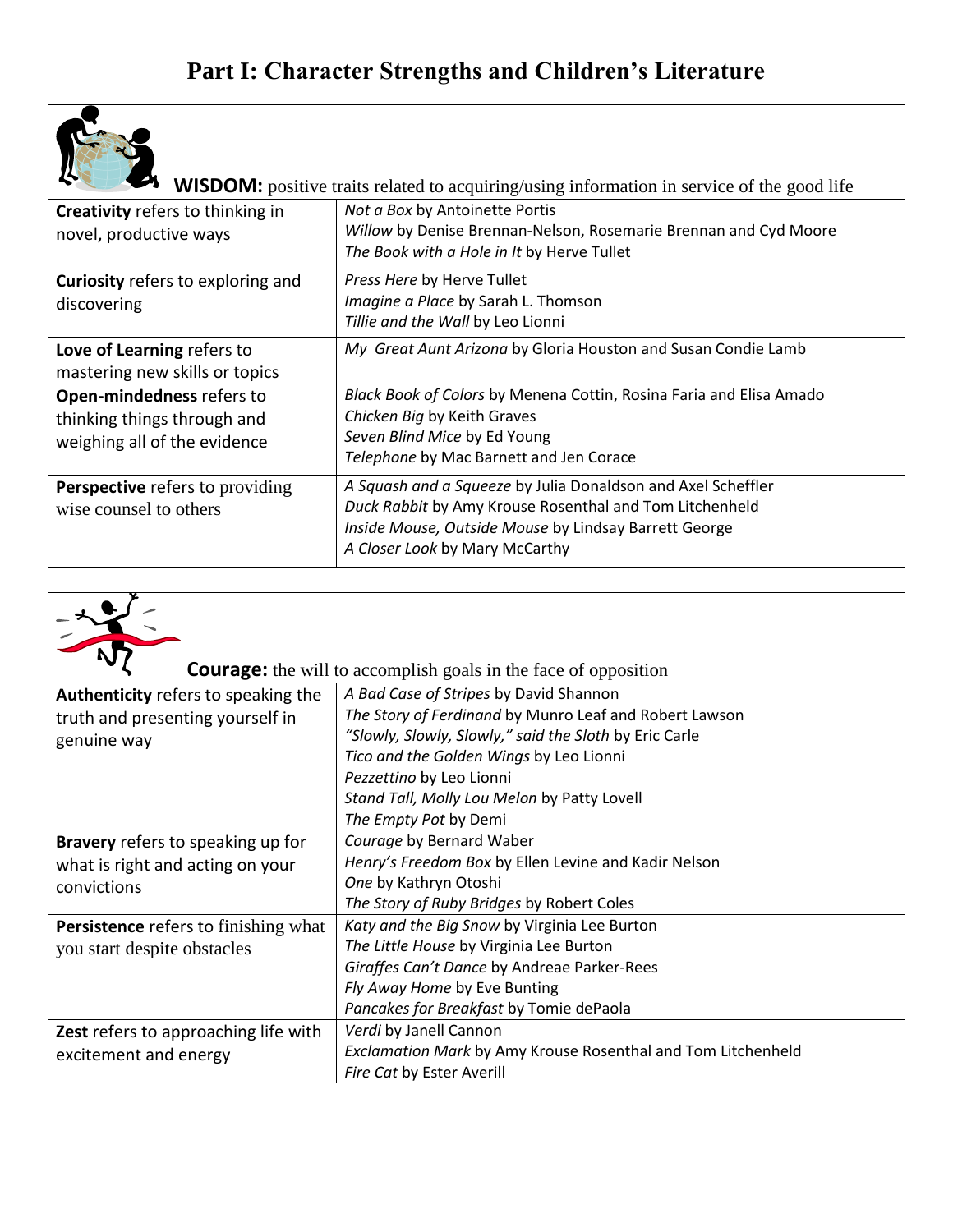| <b>Humanity:</b> traits evidenced in caring relationships with others |                                                                       |
|-----------------------------------------------------------------------|-----------------------------------------------------------------------|
| Love refers to valuing close                                          | Nubs by Brian Dennis, Mary Nethery and Kirby Larson                   |
| relationships                                                         | We Belong Together by Todd Parr                                       |
|                                                                       | Little Pink Pup by Johanna Kerby                                      |
|                                                                       | Unlikely Friendships by Jennifer S. Holland                           |
|                                                                       | City Dog, Country Frog by Mo Willems                                  |
| Kindness refers to doing favors and                                   | The Giving Tree by Shel Silverstein                                   |
| good deeds                                                            | 14 Cows for America by Carmen Deedy, Thomas Gonzalez, Wilson Naiyomah |
|                                                                       | Crossing Bok Chitto by Tim Tingle and Jeanne Rorex Bridges            |
|                                                                       | A Sick Day for Amos McGee by Philip Stead                             |
| Social Intelligence refers to                                         | The Gift of Nothing by Patrick McDonnell                              |
| awareness of self's and others'                                       | A Home for Bird by Philip Stead                                       |
| motives/feelings                                                      | The Old Woman Who Named Things by Cynthia Rylant                      |
|                                                                       | People by Peter Spier                                                 |
|                                                                       | The Other Side by Jacqueline Woodson                                  |



**Justice:** traits relevant to the optimal interaction between individual and group

| <b>Fairness refers to treating</b>                  | The Day the Crayons Quit by Drew Daywalt and Oliver Jeffers |
|-----------------------------------------------------|-------------------------------------------------------------|
| everyone the same without bias                      | It's Not Fair by Amy Krouse Rosenthal and Tom Lichtenheld   |
|                                                     | Honey, Honey Lion by Jan Brett                              |
|                                                     | A Day's Work by Eve Bunting                                 |
| <b>Teamwork</b> refers to showing                   | The Enormous Carrot by Vladimir Vagin                       |
| loyalty to a group, doing one's                     | The Alphabet Tree by Leo Lionni                             |
| share                                               | Swimmy by Leo Lionni                                        |
| Leadership refers to organizing<br>group activities | The Giant Jam Sandwich by John Vernon Lord                  |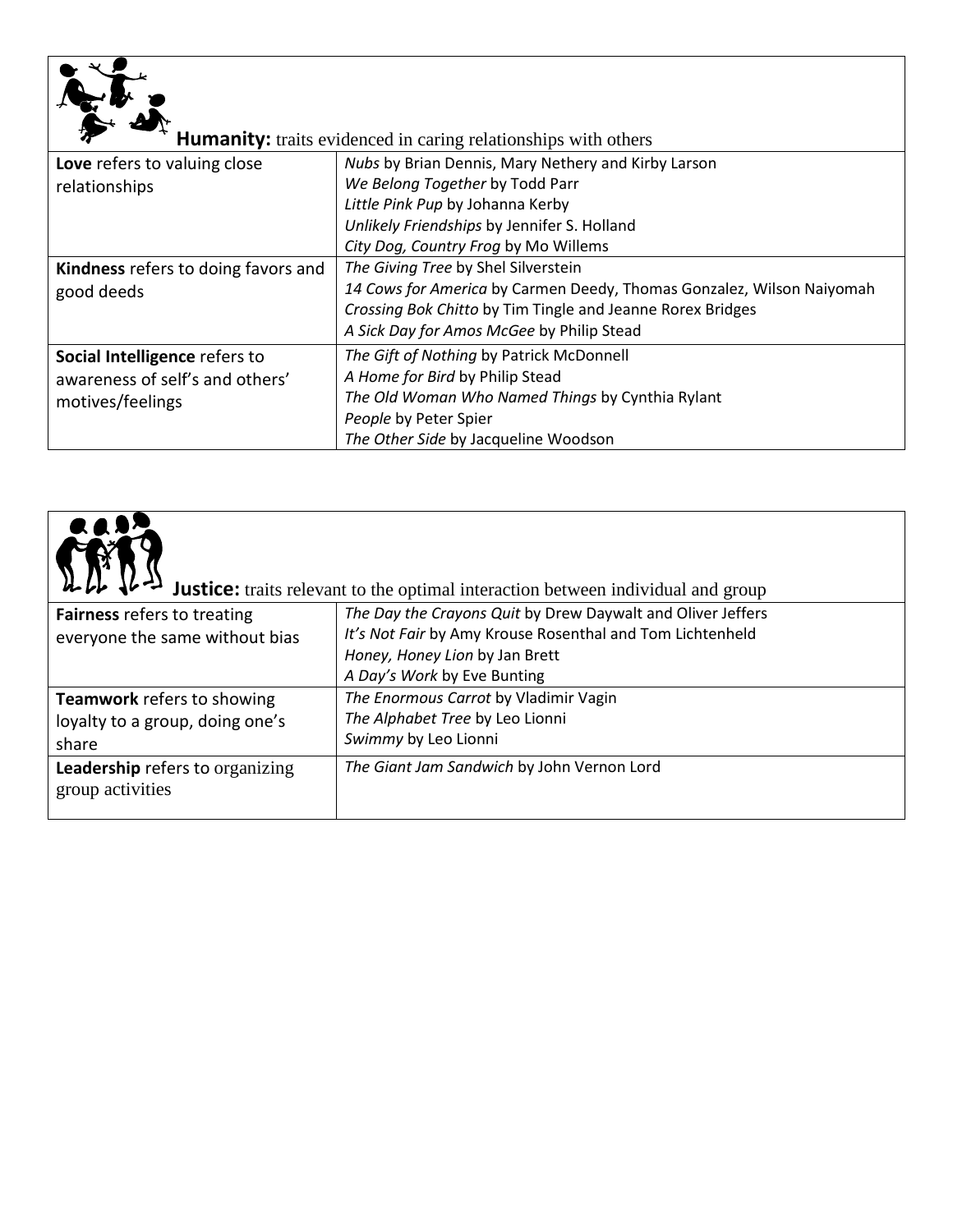

# **Temperance:** traits that protect us from excess hatred, arrogance, pleasure, emotional extremes

|                                                                                          | protect we from encode man on, and gainer, preasoner, emotional entr                                                 |
|------------------------------------------------------------------------------------------|----------------------------------------------------------------------------------------------------------------------|
| Forgiveness/Mercy refers to<br>avoiding vengeance and offering<br>others a second chance | Lilly's Purple Plastic Purse by Kevin Henkes<br>The Lion and the Mouse by Jerry Pinkney<br>Enemy Pie by Derek Munson |
| Humility/Modesty refers not                                                              | The Dog Prince by Lauren Mills and Dennis Nolan                                                                      |
| elevating yourself above others                                                          | The OK Book by Amy Krouse Rosenthal and Tom Lichtenfeld                                                              |
| <b>Prudence refers to being careful</b>                                                  | Fireflies by Julie Brinckloe                                                                                         |
| about choices and not taking                                                             | Hey, Little Ant by Phillip and Hannah Hoose                                                                          |
| undue risks                                                                              | Wave by Suzy Lee                                                                                                     |
| Self-regulation refers to                                                                | Perfect Square by Michael Hall                                                                                       |
| maintaining control over what you                                                        | Pete the Cat and His Four Groovy Buttons by Eric Litwin and James Dean                                               |
| do and how you feel                                                                      | If You Want to See a Whale by Julie Fogliano                                                                         |
|                                                                                          | So Few of Me by Peter Reynolds                                                                                       |
|                                                                                          | My Many Colored Days by Dr. Seuss                                                                                    |

| <b>Transcendence:</b> traits that forge connections to universe & offer meaning to life |                                                                         |
|-----------------------------------------------------------------------------------------|-------------------------------------------------------------------------|
| <b>Appreciation of Beauty/Excellence</b>                                                | Miss Rumphius by Barbara Cooney                                         |
| refers to appreciating excellence                                                       | Twilight Comes Twice by Ralph Fletcher and Kate Kiesler                 |
|                                                                                         | Long Night Moon by Cynthia Rylant                                       |
|                                                                                         | And Here's to You by David Elliott                                      |
|                                                                                         | My People by Langston Hughes                                            |
| Gratitude refers to being aware of                                                      | Thank You, Mr. Faulker by Patricia Polacco                              |
| and thankful for the good things                                                        | Grandpa Green by Lane Smith                                             |
| Hope refers to expecting the best                                                       | A Good Day by Kevin Henkes                                              |
| in the future and working to                                                            | Silent Music by James Rumford                                           |
| achieve it                                                                              | One of Those Days by Amy Krouse Rosenthal and Rebecca Doughty           |
|                                                                                         | The Dot by Peter Reynolds                                               |
|                                                                                         | Owl Babies by Martin Waddell and Patrick Benson                         |
| Humor refers to laughing, bringing                                                      | Elephant and Piggie series by Mo Willems                                |
| smiles to others' faces, and seeing                                                     |                                                                         |
| the light side of situations                                                            |                                                                         |
| Spirituality refers to believing in a                                                   | Sadako and the Thousand Paper Cranes by Eleanor Coerr and Ronald Himler |
| higher purpose and meaning of life                                                      | Can You Say Peace? By Karen Katz                                        |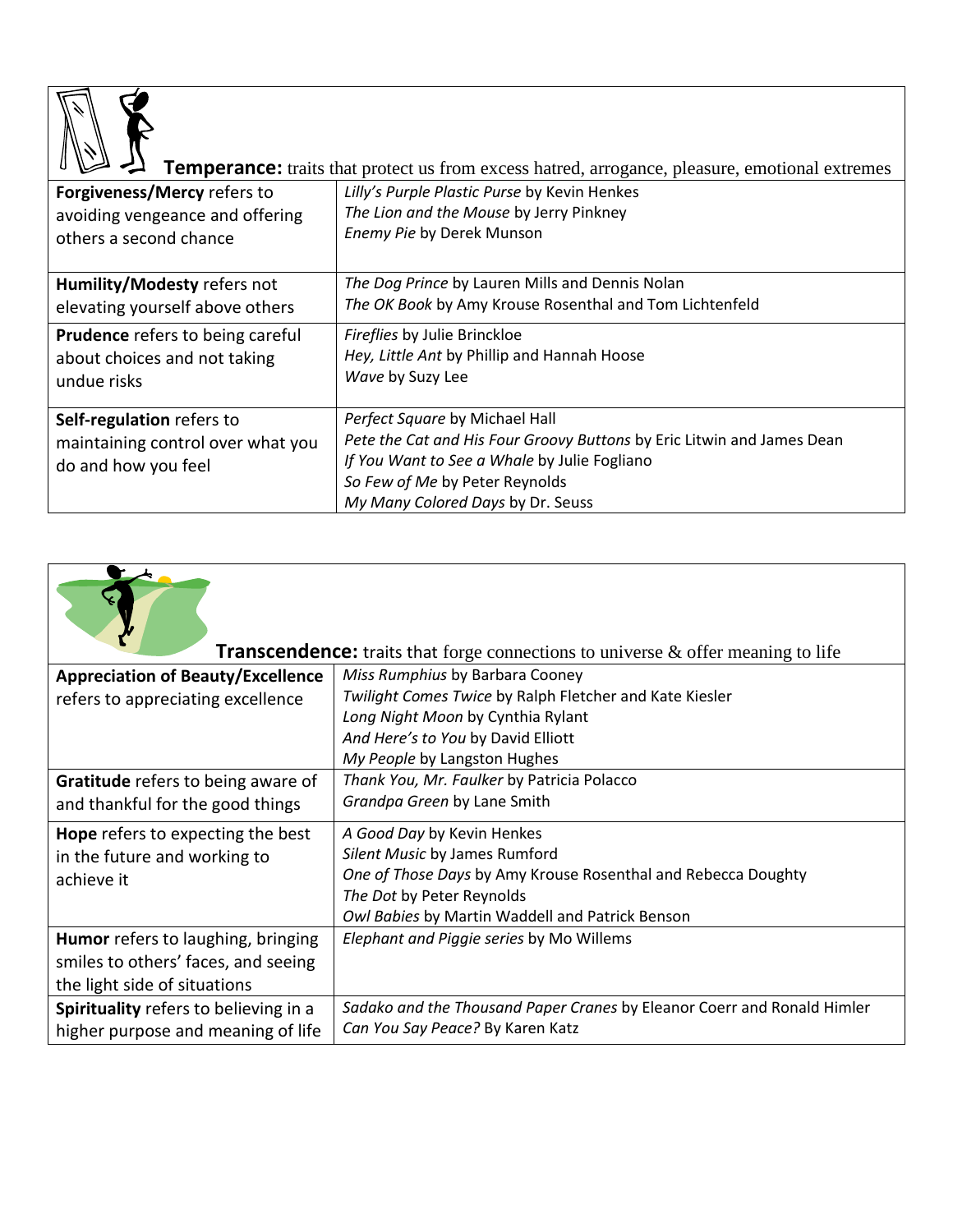## **Part II: Multiple Intelligences-inspired Story-related Activities**

|                                                                                                   | Read or listen to books about this character strength.                                                                                                                                                                         |
|---------------------------------------------------------------------------------------------------|--------------------------------------------------------------------------------------------------------------------------------------------------------------------------------------------------------------------------------|
| Linguistic                                                                                        | Look up story words in a children's dictionary.                                                                                                                                                                                |
| Linguistic intelligence refers to how                                                             | Create a word cloud of synonyms for the character strength.                                                                                                                                                                    |
| children use language to express their •<br>thoughts and feelings in words or                     | Use a children's Spanish-English dictionary to learn how to say the name<br>for this character strength and its synonyms in another language.                                                                                  |
| writing.                                                                                          | Read or listen to quotes about this character strength.                                                                                                                                                                        |
|                                                                                                   | Use a puppet to retell the story or retell the story from a different<br>character's point of view.                                                                                                                            |
|                                                                                                   | Write a book or tell a story about a time when you used this character<br>strength.                                                                                                                                            |
| <b>Logical</b>                                                                                    | Compare and contrast your character strengths with the character strengths<br>of your classmates or siblings.                                                                                                                  |
|                                                                                                   | Create/complete word searches for story words with                                                                                                                                                                             |
| <b>Mathematical</b>                                                                               | http://puzzlemaker.discoveryeducation.com/WordSearchSetupForm.asp.                                                                                                                                                             |
| Logical-mathematical intelligence                                                                 | Examine cause and effect associations in the story. What do you think will<br>happen next in this story?                                                                                                                       |
| refers to how children use logic,<br>numbers, and reasoning to<br>understand how something works, | Under what circumstances or in which situations is your character strength<br>an asset? Under what circumstances or in which situations might your<br>character strength be a weakness?                                        |
| detect a pattern, or create something.                                                            | Play I SPY [insert character strength here]. How many examples of the<br>character strength did you find today? Examine who provided the most<br>evidence of the character strength (e.g., boys or girls, children or adults). |
|                                                                                                   | Imagine that you were awarded \$100 to spend the day using the character<br>strength as often and in as many ways as possible. What would you do?                                                                              |
|                                                                                                   | Create a diorama of your favorite part of the book.                                                                                                                                                                            |
| <b>Spatial</b><br>Spatial intelligence refers to how                                              | On a half sheet of paper, draw a picture of your favorite part of the book.<br>Make it into a jigsaw puzzle using the BU Toy Library's <i>puzzle</i> die cut.                                                                  |
| children visualize and represent a<br>spatial world in their minds.                               | Using everyday household items, make a sculpture symbolizing the<br>character strength.                                                                                                                                        |
|                                                                                                   | Create a memory box, door hanger, banner, t-shirt, or coat-of-arms for the<br>character strength.                                                                                                                              |
|                                                                                                   | Use magazine clippings or photographs to create a collage that illustrates<br>the character strength.                                                                                                                          |
|                                                                                                   | Construct a backdrop or props for reenacting one or more of the scenes<br>from this story.                                                                                                                                     |
| <b>Kinesthetic</b>                                                                                | Use the BU Toy Library's copy of Signs for Me to learn sign language for<br>words related to the character strength.                                                                                                           |
| Bodily-kinesthetic intelligence refers<br>to how children use their bodies to                     | Using the BU Toy Library's yoga cards, practice body movements that<br>symbolize the character strength or choreograph your own movements to<br>symbolize the character strength portrayed in the story.                       |
| make something, find a solution, or<br>convey meaning.                                            | Perform a scavenger hunt to see how many objects from the story you can<br>find.                                                                                                                                               |
|                                                                                                   | Use a list of the story characters' activities to play charades. Can you guess<br>which character performed the activity, too?                                                                                                 |
|                                                                                                   | Reenact a scene or scenes from the picture book.                                                                                                                                                                               |